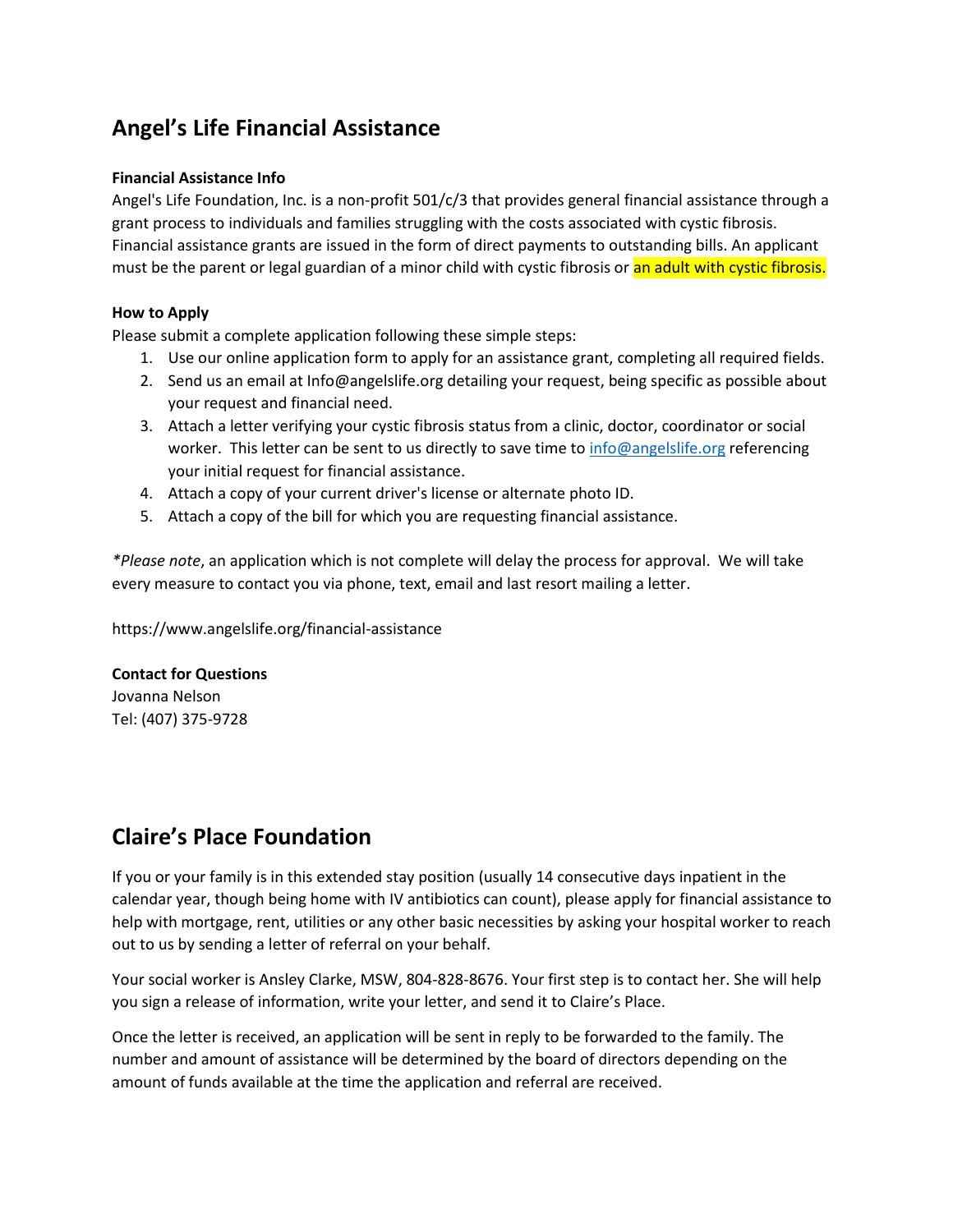# **Cystic Dreams Fund**

The Cystic Dreams Fund provides general financial assistance through assistance grants to individuals and families struggling with the costs associated with cystic fibrosis. Assistance grants are usually issued in the form of direct payments to outstanding bills. An applicant must be the parent or legal guardian of a minor child with cystic fibrosis *or an adult with cystic fibrosis*.

*We do NOT fund applications for mortgage, rent, car payments, car repairs or fertility treatments.*

### **TO APPLY, you must submit a complete application following these simple steps:**

- 1. Use our online application form to apply for an assistance grant, completing all required fields. <https://www.cysticdreamsfund.com/request-help.html>
- **2.** Write a letter detailing your request, being specific as possible about your request and financial need. **Use the large text box on the application form.**
- **3.** Attach a letter verifying your cystic fibrosis status from a clinic, doctor, coordinator or social worker. **\*Contact your social worker ANSLEY CLARKE, MSW, 804-828-8676\***
- 4. Attach a copy of your current driver's license or alternate photo ID.
- 5. Attach a copy of the bill for which you are requesting financial assistance.

#### *Any application which is not complete will not be approved. You will be contacted and asked to reapply.*

The Cystic Dreams Fund board members receive copies of all complete applications for consideration and vote to approve or disapprove requests on a monthly basis. Applicants will be contacted, usually by email, with the board's decision. Funds will be dispersed if request was approved per the board's decision.

**The process typically takes 4-8 weeks. Please be patient and keep in mind the fund operates on an allvolunteer basis.**

## **Cystic Fibrosis Recreation Grant Guidelines**

Go to <https://www.cflf.org/recreation-grants> to apply.

- Recreation Grant requests may not exceed \$500 (or \$1,000 for a Peer Support grant).
- CFLF will only consider COMPLETE applications, this includes answering ALL questions AND including a photo. If information is missing, a letter of denial will be sent.
- Applicants may only submit one type of application at a time.
- The annual financial information for the household (including ALL members in the household) helps to evaluate financial need. **Leaving this field blank will have a negative impact on the review of your application.**